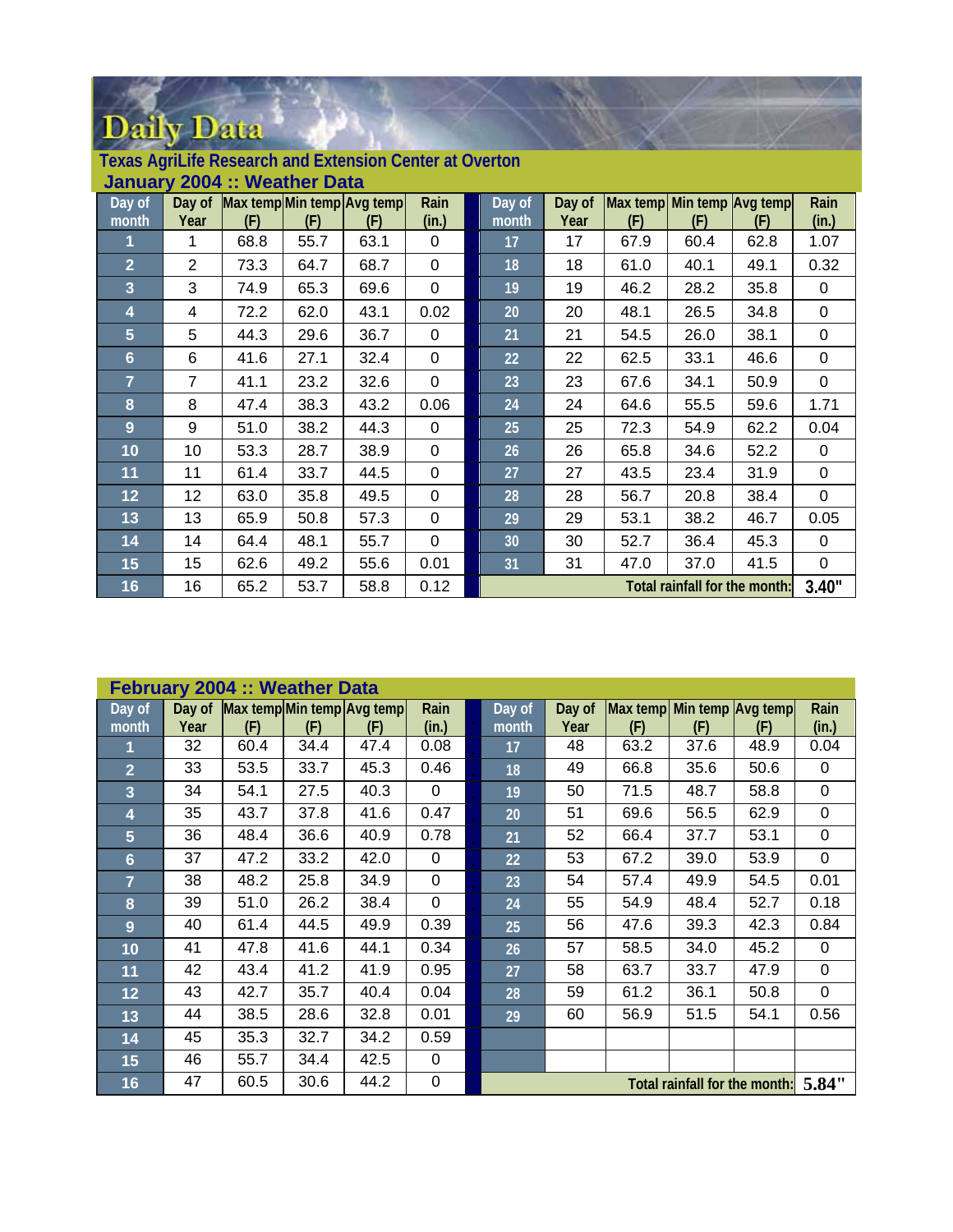| March 2004 :: Weather Data   |                |      |      |                                   |               |  |                 |                |                                   |                               |      |               |
|------------------------------|----------------|------|------|-----------------------------------|---------------|--|-----------------|----------------|-----------------------------------|-------------------------------|------|---------------|
| $\overline{Day}$ of<br>month | Day of<br>Year | (F)  | (F)  | Max temp Min temp Avg temp<br>(F) | Rain<br>(in.) |  | Day of<br>month | Day of<br>Year | Max temp Min temp Avg temp<br>(F) | (F)                           | (F)  | Rain<br>(in.) |
| 1                            | 61             | 73.7 | 53.3 | 62.4                              | 0.77          |  | 17              | 77             | 80.1                              | 48.9                          | 65.6 | 0             |
| $\overline{2}$               | 62             | 69.0 | 47.3 | 57.9                              | 0.04          |  | 18              | 78             | 82.0                              | 63.0                          | 70.6 | 0             |
| 3                            | 63             | 77.8 | 60.3 | 68.5                              | 0.07          |  | 19              | 79             | 75.0                              | 62.1                          | 68.5 | $\mathbf 0$   |
| 4                            | 64             | 72.6 | 55.4 | 67.6                              | 1.39          |  | 20              | 80             | 84.2                              | 60.1                          | 71.7 | 0             |
| 5                            | 65             | 73.8 | 55.1 | 61.5                              | 0.04          |  | 21              | 81             | 75.0                              | 53.1                          | 65.8 | $\mathbf 0$   |
| $6\phantom{1}6$              | 66             | 69.1 | 48.0 | 57.6                              | 0.25          |  | 22              | 82             | 62.1                              | 45.9                          | 53.7 | 0             |
| $\overline{7}$               | 67             | 73.0 | 45.0 | 59.6                              | 0.01          |  | 23              | 83             | 78.0                              | 44.2                          | 62.1 | 0             |
| 8                            | 68             | 71.6 | 41.0 | 57.9                              | 0             |  | 24              | 84             | 67.9                              | 59.0                          | 63.1 | 0.08          |
| 9                            | 69             | 70.0 | 46.0 | 59.0                              | $\mathbf 0$   |  | 25              | 85             | 79.7                              | 62.4                          | 70.0 | 0.10          |
| 10                           | 70             | 68.0 | 42.1 | 52.7                              | $\mathbf 0$   |  | 26              | 86             | 75.7                              | 66.6                          | 70.6 | $\mathbf 0$   |
| 11                           | 71             | 72.0 | 45.0 | 58.1                              | $\mathbf 0$   |  | 27              | 87             | 79.2                              | 64.4                          | 71.6 | $\mathbf 0$   |
| 12                           | 72             | 61.0 | 48.9 | 54.5                              | $\mathbf 0$   |  | 28              | 88             | 78.4                              | 60.1                          | 71.3 | 0.16          |
| 13                           | 73             | 66.9 | 48.9 | 57.5                              | 0.07          |  | 29              | 89             | 74.8                              | 52.8                          | 62.9 | 0.06          |
| 14                           | 74             | 60.1 | 54.0 | 56.9                              | 1.00          |  | 30              | 90             | 73.1                              | 51.2                          | 61.5 | 0             |
| 15                           | 75             | 69.1 | 53.1 | 59.3                              | 0.02          |  | 31              | 91             | 72.5                              | 39.9                          | 56.3 | 0             |
| 16                           | 76             | 73.0 | 48.0 | 60.2                              | 0             |  |                 |                |                                   | Total rainfall for the month: |      | 4.06"         |

| <b>April 2004 :: Weather Data</b> |      |      |      |                                          |                |  |                 |                |                                   |                               |      |               |
|-----------------------------------|------|------|------|------------------------------------------|----------------|--|-----------------|----------------|-----------------------------------|-------------------------------|------|---------------|
| Day of<br>month                   | Year | (F)  | (F)  | Day of Max temp Min temp Avg temp<br>(F) | Rain<br>(in.)  |  | Day of<br>month | Day of<br>Year | Max temp Min temp Avg temp<br>(F) | (F)                           | (F)  | Rain<br>(in.) |
| 1                                 | 92   | 81.0 | 43.6 | 62.7                                     | 0              |  | 17              | 108            | 80.6                              | 58.4                          | 68.0 | 0             |
| $\overline{2}$                    | 93   | 77.9 | 48.5 | 63.4                                     | $\Omega$       |  | 18              | 109            | 79.1                              | 60.9                          | 69.6 | 0             |
| 3                                 | 94   | 79.7 | 54.2 | 65.6                                     | $\overline{0}$ |  | 19              | 110            | 77.5                              | 63.7                          | 69.9 | 0             |
| 4                                 | 95   | 73.8 | 43.8 | 60.0                                     | 0              |  | 20              | 111            | 76.3                              | 64.1                          | 69.9 | 0             |
| 5                                 | 96   | 70.7 | 52.0 | 60.5                                     | $\mathbf 0$    |  | 21              | 112            | 79.1                              | 65.9                          | 71.5 | 0             |
| 6                                 | 97   | 65.3 | 46.6 | 55.2                                     | 0.42           |  | 22              | 113            | 83.7                              | 67.9                          | 75.2 | 0             |
| $\overline{7}$                    | 98   | 74.2 | 52.9 | 61.5                                     | 0.24           |  | 23              | 114            | 83.6                              | 70.9                          | 76.3 | $\mathbf 0$   |
| 8                                 | 99   | 78.4 | 53.3 | 65.0                                     | $\Omega$       |  | 24              | 115            | 73.9                              | 62.2                          | 68.2 | 1.53          |
| 9                                 | 100  | 82.3 | 52.9 | 68.1                                     | 0              |  | 25              | 116            | 69.1                              | 62.9                          | 65.2 | 2.22          |
| 10                                | 101  | 76.4 | 55.5 | 66.4                                     | 0.06           |  | 26              | 117            | 76.3                              | 59.1                          | 66.0 | 0.01          |
| 11                                | 102  | 54.7 | 50.0 | 51.8                                     | 0.34           |  | 27              | 118            | 79.7                              | 52.0                          | 66.1 | 0             |
| 12                                | 103  | 53.2 | 46.1 | 49.5                                     | 0.21           |  | 28              | 119            | 78.1                              | 57.6                          | 67.4 | $\mathbf 0$   |
| 13                                | 104  | 62.5 | 44.9 | 52.6                                     | $\Omega$       |  | 29              | 120            | 79.6                              | 60.6                          | 68.4 | 0.72          |
| 14                                | 105  | 71.6 | 38.0 | 55.6                                     | $\overline{0}$ |  | 30 <sup>°</sup> | 121            | 81.3                              | 68.6                          | 73.3 | $\mathbf 0$   |
| 15                                | 106  | 76.1 | 48.1 | 62.1                                     | $\mathbf 0$    |  |                 |                |                                   |                               |      |               |
| 16                                | 107  | 80.1 | 56.4 | 68.0                                     | $\mathbf 0$    |  |                 |                |                                   | Total rainfall for the month: |      | 5.75"         |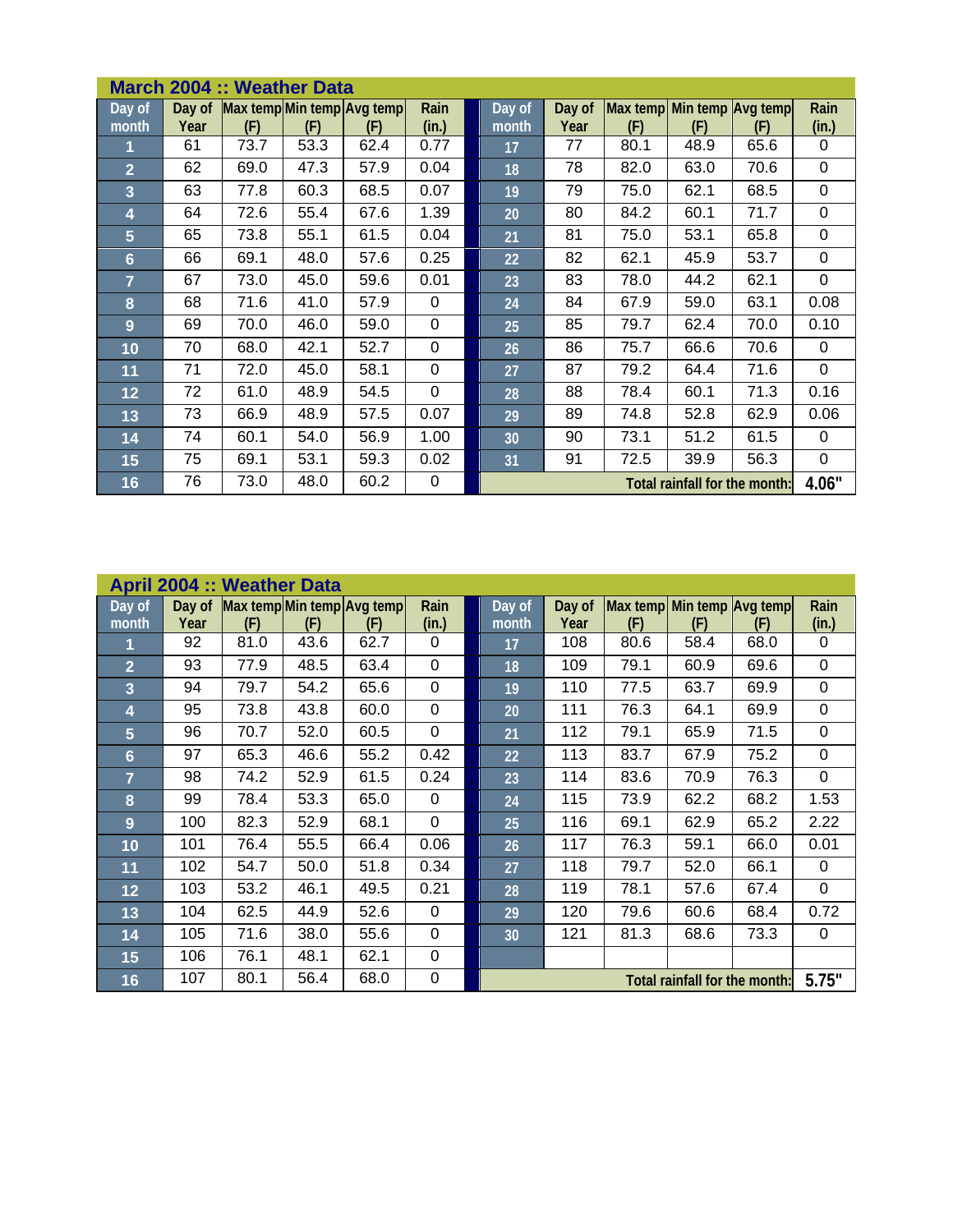| May 2004 :: Weather Data |                |      |      |                                   |               |  |                 |                |                                   |                               |      |               |
|--------------------------|----------------|------|------|-----------------------------------|---------------|--|-----------------|----------------|-----------------------------------|-------------------------------|------|---------------|
| Day of<br>month          | Day of<br>Year | (F)  | (F)  | Max temp Min temp Avg temp<br>(F) | Rain<br>(in.) |  | Day of<br>month | Day of<br>Year | Max temp Min temp Avg temp<br>(F) | (F)                           | (F)  | Rain<br>(in.) |
|                          | 122            | 70.7 | 55.6 | 60.7                              | 3.61          |  | 17              | 138            | 86.6                              | 69.3                          | 76.4 | 0.07          |
| $\overline{2}$           | 123            | 72.3 | 46.0 | 59.3                              | 0             |  | 18              | 139            | 87.0                              | 67.8                          | 77.3 | 0             |
| $\overline{3}$           | 124            | 74.4 | 48.5 | 62.4                              | $\mathbf 0$   |  | 19              | 140            | 87.2                              | 71.3                          | 78.1 | 0             |
| 4                        | 125            | 81.9 | 56.3 | 68.5                              | 0             |  | 20              | 141            | 86.7                              | 71.5                          | 78.1 | 0             |
| 5                        | 126            | 81.5 | 57.8 | 69.6                              | $\mathbf 0$   |  | 21              | 142            | 86.2                              | 68.6                          | 77.4 | 0             |
| 6                        | 127            | 81.5 | 58.2 | 69.6                              | 0             |  | 22              | 143            | 85.9                              | 70.8                          | 77.9 | 0             |
| 7                        | 128            | 83.0 | 61.4 | 71.2                              | 0             |  | 23              | 144            | 85.0                              | 70.3                          | 77.1 | 0             |
| 8                        | 129            | 78.9 | 65.2 | 71.6                              | $\mathbf 0$   |  | 24              | 145            | 86.6                              | 70.8                          | 78.0 | 0             |
| 9                        | 130            | 81.1 | 66.4 | 73.2                              | $\mathbf 0$   |  | 25              | 146            | 86.0                              | 72.2                          | 77.6 | 0             |
| 10                       | 131            | 81.8 | 62.1 | 71.7                              | $\mathbf 0$   |  | 26              | 147            | 84.8                              | 72.3                          | 78.0 | 0             |
| 11                       | 132            | 83.1 | 67.8 | 72.0                              | 0.13          |  | 27              | 148            | 85.9                              | 71.7                          | 78.7 | 0             |
| 12                       | 133            | 86.0 | 66.5 | 74.8                              | $\Omega$      |  | 28              | 149            | 88.3                              | 72.9                          | 79.2 | 0.14          |
| 13                       | 134            | 75.9 | 65.8 | 71.4                              | 0.61          |  | 29              | 150            | 87.9                              | 72.6                          | 79.6 | 0             |
| 14                       | 135            | 71.8 | 60.8 | 67.4                              | $\Omega$      |  | 30              | 151            | 87.7                              | 78.4                          | 81.8 | 0             |
| 15                       | 136            | 75.5 | 57.2 | 65.7                              | $\mathbf 0$   |  | 31              | 152            | 86.3                              | 70.0                          | 77.5 | 0.18          |
| 16                       | 137            | 81.9 | 59.4 | 70.2                              | $\mathbf 0$   |  |                 |                |                                   | Total rainfall for the month: |      | 4.74"         |

In June 2004, we installed a new weather station with greater data capabilities. The data resulting after May 2004, takes up greater space on each page.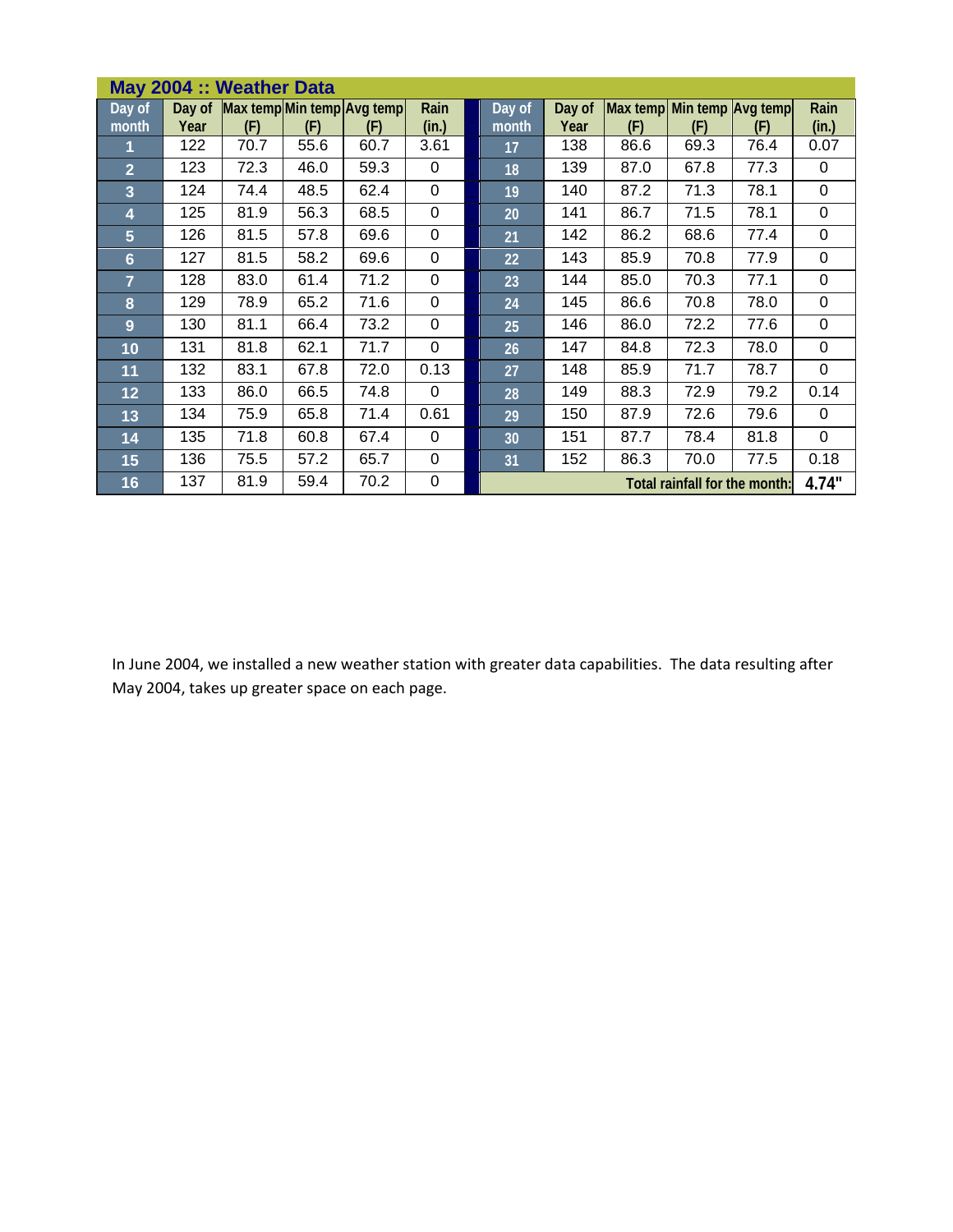|                | June 2004 :: Weather Data |                 |                 |                 |                         |                         |                                                |                                   |
|----------------|---------------------------|-----------------|-----------------|-----------------|-------------------------|-------------------------|------------------------------------------------|-----------------------------------|
| Day of month   | Day of Year               | Max temp<br>(F) | Min temp<br>(F) | Avg temp<br>(F) | <b>Max RH</b><br>$(\%)$ | <b>Min RH</b><br>$(\%)$ | <b>Total daily</b><br>solar radiation<br>MJ/m2 | <b>Total rainfall</b><br>(inches) |
| 1              | 153                       | 91.3            | 69.2            | 80.3            | 99                      | 56                      | $\overline{a}$                                 | $\Omega$                          |
| $\overline{2}$ | 154                       | 89.0            | 65.0            | 76.2            | 100                     | 66                      | ä,                                             | 0.93                              |
| 3              | 155                       | 82.3            | 64.6            | 71.8            | 100                     | 68                      | $\overline{\phantom{a}}$                       | 0.56                              |
| 4              | 156                       | 86.3            | 64.3            | 75.5            | 98                      | 56                      |                                                | $\mathbf 0$                       |
| $\overline{5}$ | 157                       | 83.3            | 69.6            | 76.4            | 100                     | 69                      | $\blacksquare$                                 | 0.45                              |
| $6\phantom{a}$ | 158                       | 88.7            | 71.1            | 79.2            | 100                     | 59                      | $\blacksquare$                                 | 1.71                              |
| $\overline{7}$ | 159                       | 89.0            | 74.1            | 79.1            | 99                      | 68                      | ä,                                             | $\mathbf 0$                       |
| 8              | 160                       | 79.4            | 69.3            | 73.9            | 97                      | 78                      | 2.56                                           | 0.89                              |
| 9              | 161                       | 85.3            | 68.7            | 77.5            | 96                      | 63                      | 10.24                                          | $\pmb{0}$                         |
| 10             | 162                       | 86.4            | 74.2            | 79.8            | 93                      | 59                      | 12.67                                          | $\pmb{0}$                         |
| 11             | 163                       | 89.4            | 73.9            | 81.3            | 91                      | 56                      | 15.48                                          | 0                                 |
| 12             | 164                       | 88.7            | 74.5            | 81.6            | 93                      | 57                      | 17.61                                          | $\mathbf 0$                       |
| 13             | 165                       | 89.6            | 69.6            | 77.8            | 96                      | 53                      | 14.69                                          | 0.01                              |
| 14             | 166                       | 86.4            | 64.0            | 76.2            | 97                      | 48                      | 17.25                                          | $\mathbf 0$                       |
| 15             | 167                       | 79.2            | 69.6            | 74.2            | 97                      | 68                      | 7.25                                           | 0.01                              |
| 16             | 168                       | 84.8            | 69.7            | 75.7            | 96                      | 63                      | 10.18                                          | 0.06                              |
| 17             | 169                       | 89.4            | 70.1            | 80.0            | 97                      | 60                      | 14.54                                          | $\mathbf{0}$                      |
| 18             | 170                       | 91.6            | 71.6            | 81.0            | 96                      | 53                      | 14.40                                          | 0.01                              |
| 19             | 171                       | 91.6            | 69.6            | 77.3            | 96                      | 50                      | 14.02                                          | 0.23                              |
| 20             | 172                       | 88.1            | 69.8            | 77.8            | 97                      | 60                      | 15.35                                          | $\mathbf 0$                       |
| 21             | 173                       | 91.0            | 70.4            | 79.7            | 91                      | 51                      | 18.08                                          | $\Omega$                          |
| 22             | 174                       | 83.7            | 70.6            | 75.8            | 96                      | 68                      | 6.75                                           | 0.43                              |
| 23             | 175                       | 85.0            | 67.6            | 75.6            | 97                      | 62                      | 12.02                                          | $\mathbf 0$                       |
| 24             | 176                       | 82.1            | 71.9            | 76.5            | 96                      | 71                      | 9.94                                           | $\mathbf 0$                       |
| 25             | 177                       | 83.7            | 70.7            | 76.6            | 97                      | 64                      | 11.09                                          | $\pmb{0}$                         |
| 26             | 178                       | 82.2            | 69.2            | 74.2            | 97                      | 63                      | 9.25                                           | 0                                 |
| 27             | 179                       | 82.6            | 68.6            | 73.4            | $\overline{96}$         | 69                      | 7.52                                           | 0.40                              |
| 28             | 180                       | 84.5            | 70.3            | 76.3            | 97                      | 62                      | 8.90                                           | 0.17                              |
| 29             | 181                       | 82.3            | 67.9            | 73.7            | 97                      | 77                      | 8.52                                           | 0.39                              |
| 30             | 182                       | 82.3            | 69.4            | 73.3            | 97                      | 76                      | 5.47                                           | 0.23                              |
|                |                           |                 |                 |                 |                         |                         |                                                |                                   |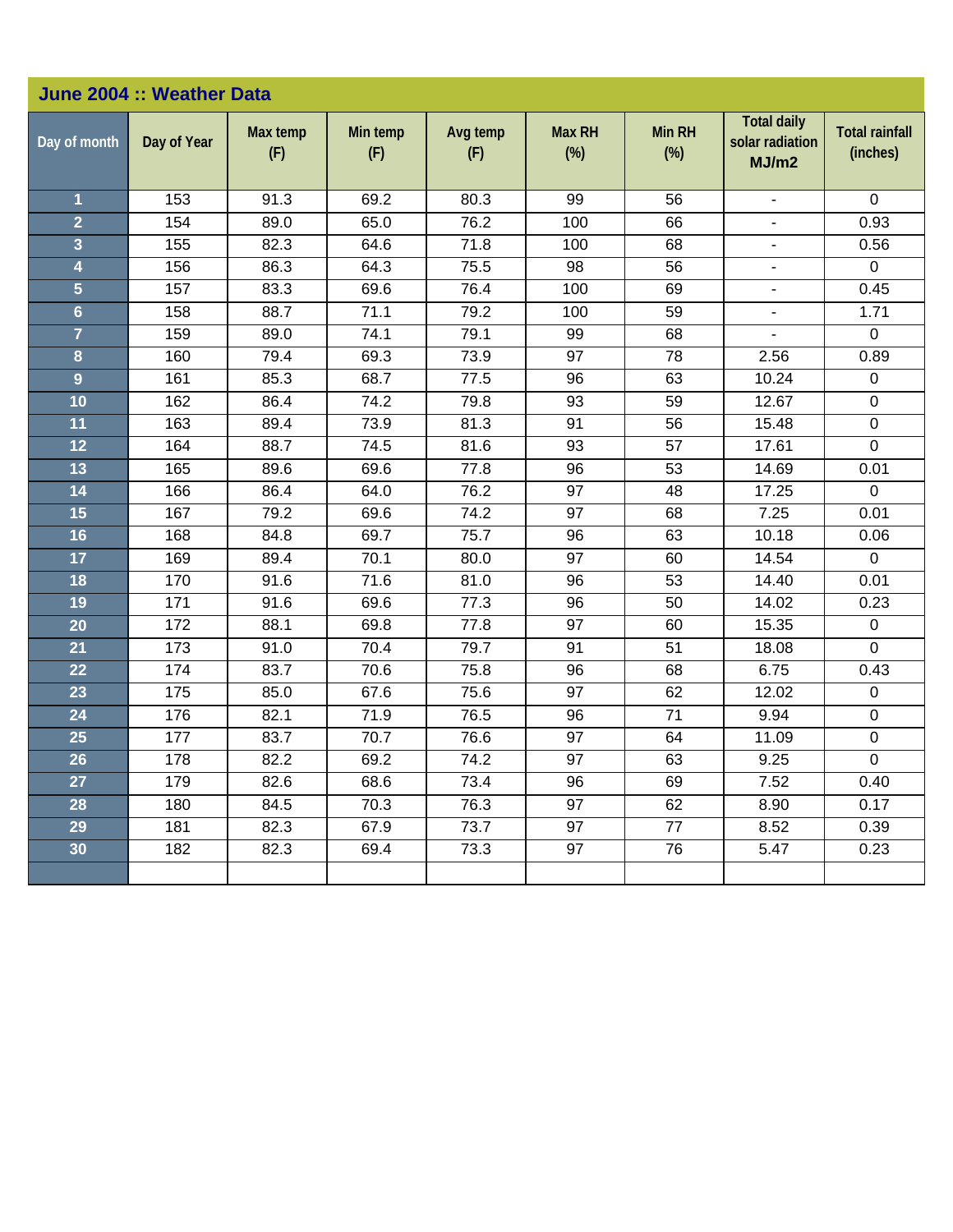|                | July 2004 :: Weather Data |                 |                 |                 |                         |                         |                                                |                                   |
|----------------|---------------------------|-----------------|-----------------|-----------------|-------------------------|-------------------------|------------------------------------------------|-----------------------------------|
| Day of month   | Day of Year               | Max temp<br>(F) | Min temp<br>(F) | Avg temp<br>(F) | <b>Max RH</b><br>$(\%)$ | <b>Min RH</b><br>$(\%)$ | <b>Total daily</b><br>solar radiation<br>MJ/m2 | <b>Total rainfall</b><br>(inches) |
| 1              | 183                       | 85.0            | 69.7            | 76.4            | 96                      | 66                      | 10.72                                          | 0.60                              |
| $\overline{2}$ | 184                       | 89.3            | 73.7            | 80.8            | 95                      | 57                      | 15.29                                          | $\mathbf 0$                       |
| 3              | 185                       | 89.6            | 72.7            | 80.3            | 96                      | 61                      | 14.97                                          | $\mathsf 0$                       |
| 4              | 186                       | 91.6            | 74.3            | 81.9            | 94                      | 42                      | 18.07                                          | $\pmb{0}$                         |
| $\overline{5}$ | 187                       | 90.4            | 74.4            | 81.9            | 95                      | 52                      | 16.77                                          | 0                                 |
| $6\phantom{a}$ | 188                       | 91.0            | 74.7            | 81.9            | 94                      | 49                      | 16.30                                          | $\boldsymbol{0}$                  |
| $\overline{7}$ | 189                       | 90.3            | 74.2            | 81.8            | 94                      | 53                      | 16.34                                          | $\mathbf 0$                       |
| 8              | 190                       | 91.3            | 73.8            | 81.5            | 95                      | 52                      | 15.88                                          | 0                                 |
| 9              | 191                       | 89.5            | 70.5            | 78.9            | 95                      | 52                      | 15.57                                          | 0.18                              |
| 10             | 192                       | 89.5            | 68.6            | 78.5            | 97                      | 50                      | 16.11                                          | 0                                 |
| 11             | 193                       | 91.1            | 72.8            | 81.6            | 95                      | 51                      | 16.83                                          | $\boldsymbol{0}$                  |
| 12             | 194                       | 91.1            | 70.9            | 80.9            | 92                      | 41                      | 18.23                                          | $\mathbf 0$                       |
| 13             | 195                       | 93.4            | 71.0            | 82.1            | 90                      | 40                      | 17.52                                          | $\mathsf 0$                       |
| 14             | 196                       | 96.0            | 72.3            | 83.9            | 94                      | 36                      | 17.80                                          | $\mathsf 0$                       |
| 15             | 197                       | 96.9            | 73.8            | 85.2            | 93                      | 40                      | 18.44                                          | 0                                 |
| 16             | 198                       | 93.3            | 76.3            | 85.0            | 88                      | 48                      | 13.81                                          | $\boldsymbol{0}$                  |
| 17             | 199                       | 92.7            | 78.8            | 84.2            | 79                      | 54                      | 13.81                                          | $\mathbf 0$                       |
| 18             | 200                       | 88.4            | 69.6            | 78.6            | 89                      | 44                      | 15.41                                          | $\mathsf 0$                       |
| 19             | 201                       | 89.7            | 66.4            | 77.8            | 96                      | 41                      | 15.00                                          | $\mathsf 0$                       |
| 20             | 202                       | 91.1            | 67.8            | 79.3            | 95                      | 42                      | 17.00                                          | 0                                 |
| 21             | 203                       | 91.2            | 68.8            | 79.6            | 92                      | 39                      | 16.14                                          | 0                                 |
| 22             | 204                       | 93.2            | 73.4            | 81.2            | 94                      | 37                      | 15.09                                          | 0.10                              |
| 23             | 205                       | 94.6            | 72.3            | 82.7            | 94                      | 40                      | 17.63                                          | $\mathsf 0$                       |
| 24             | 206                       | 96.8            | 71.1            | 84.8            | 94                      | 35                      | 17.31                                          | $\mathsf 0$                       |
| 25             | 207                       | 88.1            | 70.6            | 80.0            | 91                      | 55                      | 16.62                                          | $\mathbf 0$                       |
| 26             | 208                       | 77.3            | 67.1            | 71.3            | 95                      | 69                      | 6.49                                           | $\boldsymbol{0}$                  |
| 27             | 209                       | 84.3            | 63.2            | 73.0            | 97                      | 46                      | 15.23                                          | $\mathbf 0$                       |
| 28             | 210                       | 89.2            | 65.0            | 77.3            | 95                      | 48                      | 15.00                                          | $\mathbf 0$                       |
| 29             | 211                       | 86.8            | 74.1            | 79.4            | 93                      | 63                      | 8.93                                           | 0.02                              |
| 30             | 212                       | 89.9            | 73.0            | 80.6            | 95                      | 57                      | 13.12                                          | 0.27                              |
| 31             | 213                       | 91.1            | 72.5            | 79.2            | 96                      | 54                      | 11.38                                          | 0.17                              |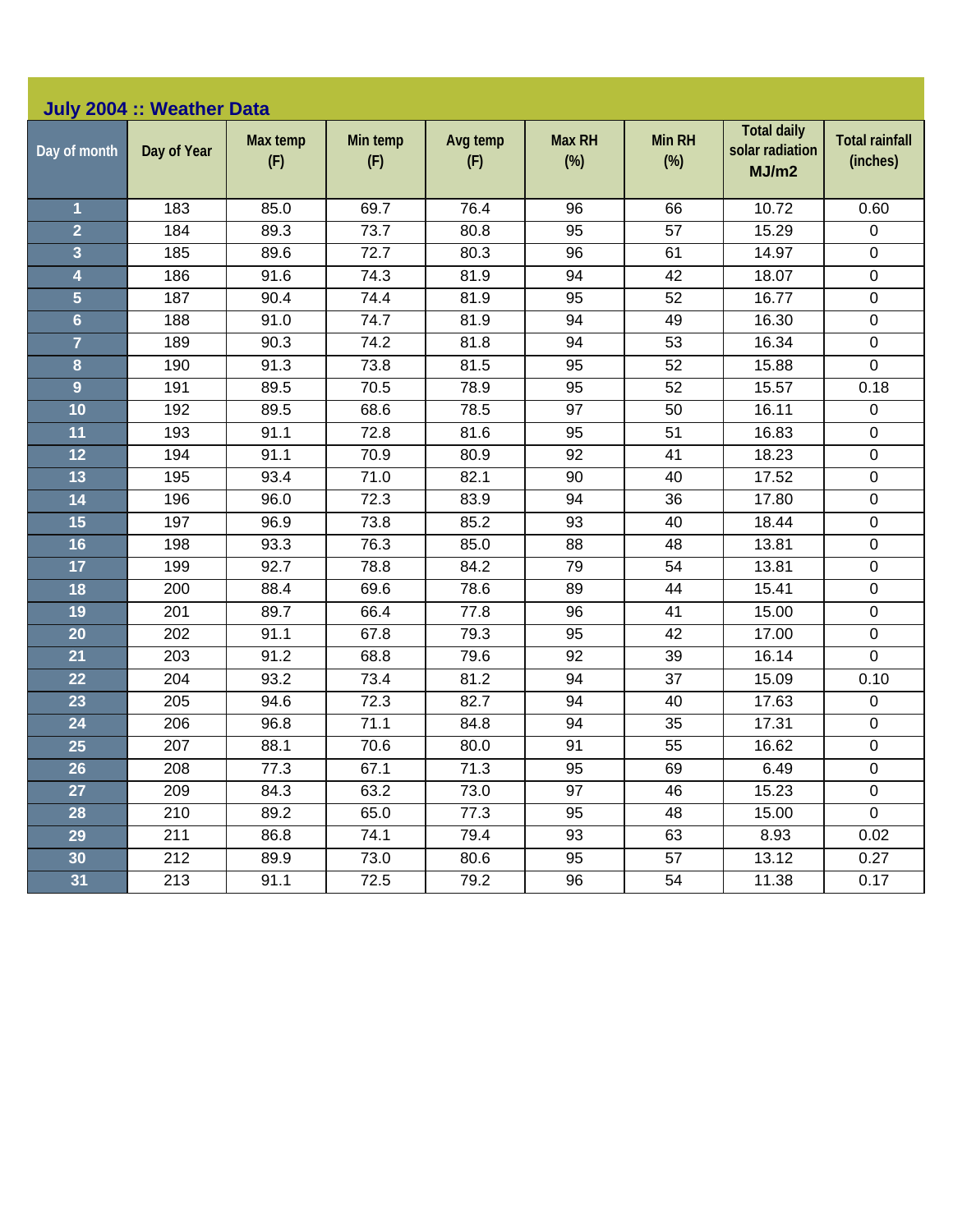|                         | <b>August 2004 :: Weather Data</b> |                 |                 |                 |                         |                      |                                                |                                   |
|-------------------------|------------------------------------|-----------------|-----------------|-----------------|-------------------------|----------------------|------------------------------------------------|-----------------------------------|
| Day of month            | Day of Year                        | Max temp<br>(F) | Min temp<br>(F) | Avg temp<br>(F) | <b>Max RH</b><br>$(\%)$ | <b>Min RH</b><br>(%) | <b>Total daily</b><br>solar radiation<br>MJ/m2 | <b>Total rainfall</b><br>(inches) |
| $\overline{\mathbf{1}}$ | 214                                | 93.5            | 70.6            | 82.0            | 97                      | 47                   | 15.03                                          | $\mathbf 0$                       |
| $\overline{2}$          | 215                                | 94.1            | 71.8            | 82.9            | 96                      | 42                   | 16.50                                          | $\pmb{0}$                         |
| 3                       | 216                                | 96.4            | 71.1            | 83.7            | 95                      | 35                   | 16.11                                          | $\mathbf 0$                       |
| 4                       | 217                                | 98.2            | 76.4            | 86.4            | 83                      | 36                   | 15.72                                          | $\boldsymbol{0}$                  |
| 5                       | 218                                | 97.8            | 77.1            | 82.0            | 86                      | 40                   | 12.09                                          | $\pmb{0}$                         |
| $6\phantom{a}$          | 219                                | 87.6            | 70.5            | 78.8            | 82                      | 32                   | 16.45                                          | $\pmb{0}$                         |
| $\overline{7}$          | 220                                | 86.3            | 62.8            | 74.3            | 94                      | 36                   | 16.71                                          | $\pmb{0}$                         |
| 8                       | 221                                | 90.4            | 60.0            | 76.4            | 96                      | 33                   | 16.80                                          | 0                                 |
| $\overline{9}$          | 222                                | 89.9            | 72.1            | 78.5            | 95                      | 48                   | 9.83                                           | 0.03                              |
| 10                      | 223                                | 93.4            | 68.0            | 80.5            | 97                      | 37                   | 14.71                                          | $\mathbf 0$                       |
| 11                      | 224                                | 90.8            | 68.9            | 77.4            | 93                      | 42                   | 10.83                                          | 0.54                              |
| 12                      | 225                                | 82.8            | 62.3            | 71.7            | 96                      | 33                   | 17.17                                          | $\mathbf 0$                       |
| 13                      | 226                                | 78.0            | 59.1            | 68.3            | 96                      | 47                   | 9.65                                           | $\mathbf 0$                       |
| 14                      | 227                                | 84.5            | 56.1            | 70.8            | 96                      | 31                   | 16.84                                          | $\pmb{0}$                         |
| 15                      | 228                                | 86.5            | 58.1            | 73.2            | 94                      | 31                   | 16.32                                          | $\pmb{0}$                         |
| 16                      | 229                                | 87.8            | 62.4            | 75.2            | 91                      | 33                   | 15.41                                          | $\pmb{0}$                         |
| 17                      | 230                                | 90.6            | 62.1            | 77.1            | 91                      | 32                   | 16.30                                          | $\pmb{0}$                         |
| 18                      | 231                                | 92.4            | 68.4            | 79.8            | 79                      | 28                   | 16.26                                          | 0                                 |
| 19                      | 232                                | 85.2            | 68.7            | 79.8            | 96                      | 63                   | 4.69                                           | 1.14                              |
| 20                      | 233                                | 87.0            | 68.8            | 76.8            | 95                      | 56                   | 11.12                                          | 0.04                              |
| 21                      | 234                                | 83.6            | 69.1            | 75.5            | 95                      | 66                   | 8.55                                           | 0.40                              |
| 22                      | 235                                | 85.1            | 69.6            | 74.4            | 94                      | 67                   | 7.02                                           | 0.14                              |
| 23                      | 236                                | 88.0            | 71.6            | 78.6            | 96                      | 59                   | 8.55                                           | 0.33                              |
| 24                      | 237                                | 90.8            | 73.5            | 82.2            | 96                      | 53                   | 13.24                                          | 0.01                              |
| 25                      | 238                                | 91.5            | 77.0            | 83.4            | 92                      | 52                   | 13.11                                          | $\pmb{0}$                         |
| 26                      | 239                                | 92.2            | 77.8            | 83.8            | 91                      | 51                   | 12.00                                          | $\pmb{0}$                         |
| 27                      | 240                                | 92.1            | 76.1            | 83.0            | 94                      | 47                   | 15.20                                          | $\mathbf 0$                       |
| 28                      | 241                                | 87.6            | 72.1            | 80.4            | 92                      | 53                   | 10.96                                          | $\pmb{0}$                         |
| 29                      | 242                                | 89.0            | 66.5            | 77.0            | 94                      | 36                   | 14.28                                          | 0                                 |
| 30                      | 243                                | 86.5            | 62.4            | 73.8            | 95                      | 37                   | 13.41                                          | $\mathbf 0$                       |
| 31                      | 244                                | 83.7            | 58.3            | 71.3            | 97                      | 42                   | 15.30                                          | $\mathbf 0$                       |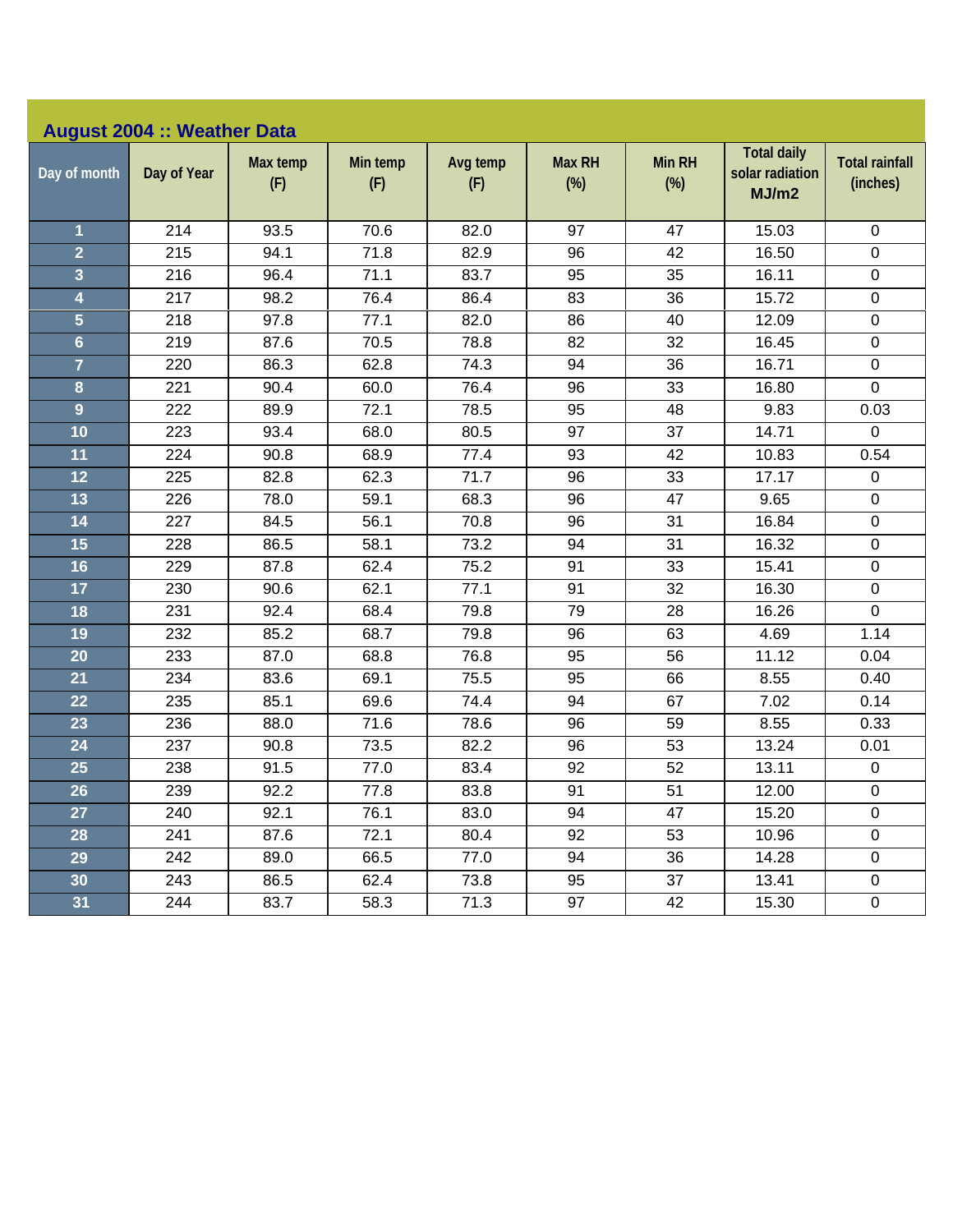|                         | September 2004 :: Weather Data |                 |                 |                 |                         |                         |                                                |                                   |
|-------------------------|--------------------------------|-----------------|-----------------|-----------------|-------------------------|-------------------------|------------------------------------------------|-----------------------------------|
| Day of month            | Day of Year                    | Max temp<br>(F) | Min temp<br>(F) | Avg temp<br>(F) | <b>Max RH</b><br>$(\%)$ | <b>Min RH</b><br>$(\%)$ | <b>Total daily</b><br>solar radiation<br>MJ/m2 | <b>Total rainfall</b><br>(inches) |
| 1                       | 245                            | 86.3            | 60.2            | 72.5            | 97                      | 37                      | 13.98                                          | 0                                 |
| $\overline{2}$          | 246                            | 84.5            | 63.9            | 74.0            | 94                      | 49                      | 9.18                                           | 0                                 |
| $\overline{\mathbf{3}}$ | 247                            | 88.2            | 69.1            | 76.8            | 95                      | 49                      | 12.14                                          | $\pmb{0}$                         |
| $\overline{\mathbf{4}}$ | 248                            | 86.1            | 68.5            | 76.8            | 97                      | 60                      | 9.80                                           | $\pmb{0}$                         |
| $\overline{\mathbf{5}}$ | 249                            | 92.0            | 72.3            | 80.6            | 95                      | 50                      | 13.75                                          | $\boldsymbol{0}$                  |
| $6\phantom{a}$          | 250                            | 91.6            | 72.8            | 79.3            | 96                      | 46                      | 11.55                                          | $\pmb{0}$                         |
| $\overline{7}$          | 251                            | 85.6            | 64.8            | 74.4            | 74                      | 35                      | 12.46                                          | $\pmb{0}$                         |
| 8                       | 252                            | 85.6            | 55.8            | 69.8            | 83                      | 21                      | 15.52                                          | $\pmb{0}$                         |
| $\overline{9}$          | 253                            | 86.3            | 54.0            | 70.0            | 91                      | 27                      | 15.03                                          | $\pmb{0}$                         |
| 10                      | 254                            | 89.0            | 59.0            | 73.5            | 96                      | 34                      | 14.38                                          | $\boldsymbol{0}$                  |
| 11                      | 255                            | 87.9            | 63.3            | 75.5            | 94                      | 39                      | 10.53                                          | $\pmb{0}$                         |
| 12                      | 256                            | 89.8            | 64.9            | 76.9            | 94                      | 31                      | 12.50                                          | $\pmb{0}$                         |
| 13                      | 257                            | 90.7            | 63.4            | 77.4            | 96                      | 42                      | 13.21                                          | $\pmb{0}$                         |
| 14                      | 258                            | 89.9            | 71.1            | 80.2            | 94                      | 48                      | 12.61                                          | 0                                 |
| 15                      | 259                            | 91.7            | 71.3            | 80.3            | 96                      | 40                      | 13.51                                          | 0.30                              |
| 16                      | 260                            | 93.2            | 68.5            | 79.8            | 95                      | 40                      | 12.44                                          | 0                                 |
| 17                      | 261                            | 96.6            | 69.8            | 81.7            | 95                      | 33                      | 11.89                                          | 0                                 |
| 18                      | 262                            | 93.7            | 70.4            | 80.8            | 90                      | 33                      | 12.53                                          | $\pmb{0}$                         |
| 19                      | 263                            | 92.0            | 60.2            | 77.1            | 93                      | 20                      | 13.94                                          | $\pmb{0}$                         |
| 20                      | 264                            | 87.6            | 58.1            | 73.7            | 89                      | 34                      | 13.54                                          | $\boldsymbol{0}$                  |
| 21                      | 265                            | 87.9            | 64.1            | 75.4            | 90                      | 33                      | 13.16                                          | $\pmb{0}$                         |
| 22                      | 266                            | 87.9            | 63.0            | 74.7            | 91                      | 34                      | 12.53                                          | 0                                 |
| 23                      | 267                            | 88.2            | 62.2            | 75.0            | 96                      | 42                      | 12.39                                          | $\mathbf 0$                       |
| 24                      | 268                            | 73.0            | 69.0            | 70.2            | 96                      | 81                      | 2.43                                           | 0.93                              |
| 25                      | 269                            | 75.7            | 67.3            | 71.0            | 95                      | 71                      | 6.50                                           | 0.01                              |
| 26                      | 270                            | 86.7            | 64.0            | 73.5            | 96                      | 37                      | 12.45                                          | $\pmb{0}$                         |
| 27                      | 271                            | 85.1            | 57.9            | 70.8            | 94                      | 31                      | 12.13                                          | $\mathbf 0$                       |
| 28                      | 272                            | 85.6            | 61.5            | 72.4            | 86                      | 29                      | 12.69                                          | $\pmb{0}$                         |
| 29                      | 273                            | 85.8            | 54.8            | 69.3            | 93                      | 28                      | 12.52                                          | $\mathbf 0$                       |
| 30                      | 274                            | 84.6            | 60.2            | 71.6            | 90                      | 35                      | 12.59                                          | $\pmb{0}$                         |
|                         |                                |                 |                 |                 |                         |                         |                                                |                                   |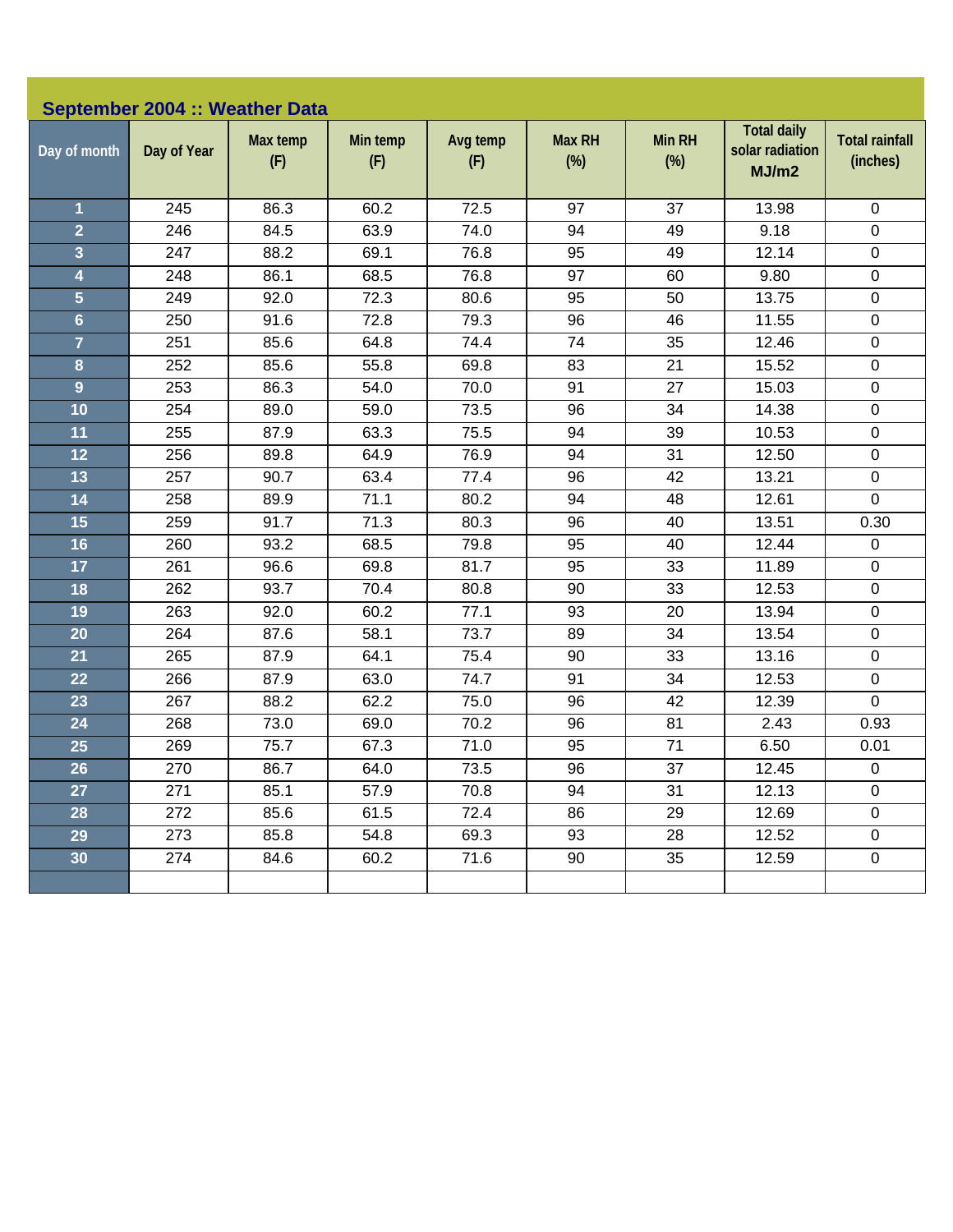|                | <b>October 2004 :: Weather Data</b> |                 |                 |                 |                      |                      |                                                |                                   |
|----------------|-------------------------------------|-----------------|-----------------|-----------------|----------------------|----------------------|------------------------------------------------|-----------------------------------|
| Day of month   | Day of Year                         | Max temp<br>(F) | Min temp<br>(F) | Avg temp<br>(F) | <b>Max RH</b><br>(%) | <b>Min RH</b><br>(%) | <b>Total daily</b><br>solar radiation<br>MJ/m2 | <b>Total rainfall</b><br>(inches) |
| $\mathbf{1}$   | 275                                 | 87.8            | 63.1            | 74.2            | 92                   | 41                   | 11.25                                          | 0                                 |
| $\overline{2}$ | 276                                 | 82.9            | 70.0            | 73.9            | 96                   | 58                   | 8.18                                           | 0.25                              |
| 3              | 277                                 | 83.2            | 65.5            | 73.3            | 96                   | 55                   | 9.45                                           | 0                                 |
| 4              | 278                                 | 68.8            | 64.2            | 66.0            | 97                   | 92                   | 1.25                                           | 2.25                              |
| 5              | 279                                 | 78.1            | 61.1            | 67.9            | 98                   | 57                   | 10.14                                          | $\mathbf 0$                       |
| $6\phantom{a}$ | 280                                 | 83.4            | 61.4            | 71.3            | 91                   | 58                   | 8.73                                           | 0                                 |
| $\overline{7}$ | 281                                 | 82.8            | 68.4            | 72.6            | 95                   | 63                   | 6.03                                           | 0.25                              |
| 8              | 282                                 | 78.4            | 68.0            | 71.6            | 96                   | 71                   | 4.23                                           | 0.13                              |
| 9              | 283                                 | 68.4            | 64.5            | 66.2            | 96                   | 87                   | 1.82                                           | 0.31                              |
| 10             | 284                                 | 69.2            | 63.6            | 66.2            | 97                   | 92                   | 2.19                                           | 0.78                              |
| 11             | 285                                 | 71.7            | 65.4            | 67.5            | 97                   | 76                   | 4.41                                           | 0.11                              |
| 12             | 286                                 | 71.0            | 57.7            | 63.0            | 93                   | 45                   | 8.06                                           | 0                                 |
| 13             | 287                                 | 78.8            | 54.7            | 65.5            | 91                   | 38                   | 11.23                                          | 0                                 |
| 14             | 288                                 | 64.2            | 51.7            | 57.5            | 86                   | 30                   | 10.86                                          | 0                                 |
| 15             | 289                                 | 79.0            | 50.9            | 63.5            | 84                   | 30                   | 11.28                                          | $\mathbf 0$                       |
| 16             | 290                                 | 83.6            | 54.1            | 68.1            | 92                   | 41                   | 11.06                                          | $\pmb{0}$                         |
| 17             | 291                                 | 85.1            | 59.1            | 73.7            | 95                   | 54                   | 6.82                                           | 0                                 |
| 18             | 292                                 | 87.9            | 75.5            | 80.1            | 88                   | 55                   | 7.76                                           | 0                                 |
| 19             | 293                                 | 89.2            | 70.7            | 78.5            | 93                   | 40                   | 8.02                                           | 0                                 |
| 20             | 294                                 | 85.9            | 70.6            | 76.0            | 96                   | 65                   | 5.38                                           | $\mathbf 0$                       |
| 21             | 295                                 | 87.4            | 71.2            | 76.9            | 96                   | 54                   | 7.87                                           | $\pmb{0}$                         |
| 22             | 296                                 | 87.7            | 73.3            | 78.1            | 95                   | 56                   | 6.87                                           | 0                                 |
| 23             | 297                                 | 81.3            | 66.9            | 72.1            | 95                   | 57                   | 5.73                                           | 0.05                              |
| 24             | 298                                 | 81.8            | 60.3            | 71.2            | 97                   | 59                   | 6.15                                           | 0.25                              |
| 25             | 299                                 | 83.3            | 69.1            | 75.2            | 95                   | 64                   | 5.76                                           | $\pmb{0}$                         |
| 26             | 300                                 | 85.6            | 70.6            | 76.6            | 96                   | 51                   | 7.51                                           | 0                                 |
| 27             | 301                                 | 82.5            | 72.5            | 77.1            | 93                   | 56                   | 7.33                                           | 0                                 |
| 28             | 302                                 | 85.3            | 71.1            | 76.1            | 95                   | 58                   | 8.01                                           | 0                                 |
| 29             | 303                                 | 84.2            | 71.6            | 76.9            | 91                   | 55                   | 6.14                                           | $\pmb{0}$                         |
| 30             | 304                                 | 84.4            | 62.2            | 75.0            | 91                   | 56                   | 7.62                                           | 0.06                              |
| 31             | 305                                 | 84.8            | 69.8            | 75.6            | 95                   | 53                   | 7.36                                           | 0                                 |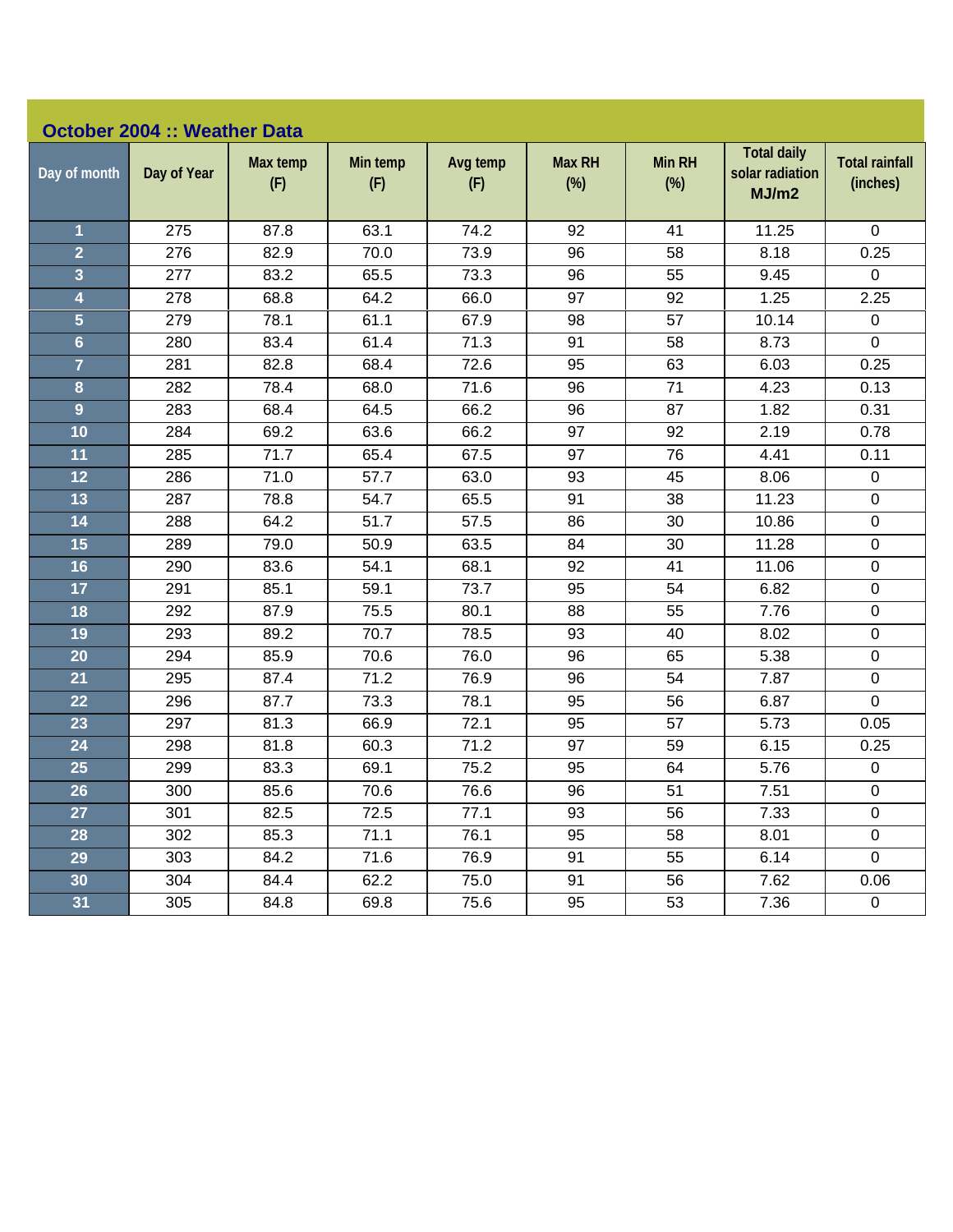|                         | <b>November 2004 :: Weather Data</b> |                 |                 |                 |                         |                         |                                                |                                   |
|-------------------------|--------------------------------------|-----------------|-----------------|-----------------|-------------------------|-------------------------|------------------------------------------------|-----------------------------------|
| Day of month            | Day of Year                          | Max temp<br>(F) | Min temp<br>(F) | Avg temp<br>(F) | <b>Max RH</b><br>$(\%)$ | <b>Min RH</b><br>$(\%)$ | <b>Total daily</b><br>solar radiation<br>MJ/m2 | <b>Total rainfall</b><br>(inches) |
| 1                       | 306                                  | 74.7            | 63.1            | 67.4            | 97                      | 84                      | 1.40                                           | 0.98                              |
| $\overline{2}$          | 307                                  | 67.2            | 61.6            | 63.6            | 97                      | 89                      | 1.62                                           | 0.17                              |
| $\overline{\mathbf{3}}$ | 308                                  | 61.8            | 50.3            | 54.8            | 97                      | 73                      | 2.44                                           | 0.36                              |
| $\overline{\mathbf{4}}$ | 309                                  | 63.2            | 41.7            | 50.8            | 95                      | 41                      | 9.70                                           | $\pmb{0}$                         |
| $\overline{\mathbf{5}}$ | 310                                  | 69.1            | 39.8            | 53.0            | 97                      | 38                      | 9.48                                           | $\mathbf 0$                       |
| $6\phantom{a}$          | 311                                  | 77.8            | 45.6            | 60.2            | 95                      | 30                      | 9.54                                           | $\pmb{0}$                         |
| $\overline{7}$          | 312                                  | 81.1            | 53.2            | 63.7            | 95                      | 31                      | 9.14                                           | 0                                 |
| 8                       | 313                                  | 72.7            | 48.0            | 58.3            | 97                      | 52                      | 7.93                                           | $\pmb{0}$                         |
| $\overline{9}$          | 314                                  | 70.5            | 43.1            | 55.5            | 96                      | 33                      | 8.40                                           | $\pmb{0}$                         |
| 10                      | 315                                  | 76.4            | 47.2            | 63.3            | 95                      | 65                      | 6.08                                           | $\mathbf 0$                       |
| 11                      | 316                                  | 65.6            | 47.0            | 55.4            | 94                      | 73                      | 1.99                                           | $\pmb{0}$                         |
| 12                      | 317                                  | 52.4            | 45.7            | 49.0            | 88                      | 72                      | 1.93                                           | 0                                 |
| 13                      | 318                                  | 56.5            | 48.1            | 51.1            | 91                      | 65                      | 2.52                                           | $\mathbf 0$                       |
| 14                      | 319                                  | 57.5            | 47.6            | 52.5            | 94                      | 78                      | 1.92                                           | $\mathsf 0$                       |
| 15                      | 320                                  | 66.3            | 57.0            | 61.5            | 93                      | 79                      | 2.47                                           | $\mathbf 0$                       |
| 16                      | 321                                  | 74.1            | 60.8            | 66.1            | 93                      | 67                      | 5.12                                           | 0                                 |
| 17                      | 322                                  | 63.7            | 58.8            | 61.7            | 97                      | 78                      | 0.88                                           | 2.68                              |
| 18                      | 323                                  | 62.9            | 57.2            | 59.9            | 97                      | 82                      | 1.92                                           | 0.01                              |
| 19                      | 324                                  | 68.7            | 51.8            | 59.4            | 98                      | 66                      | 4.92                                           | $\mathbf 0$                       |
| 20                      | 325                                  | 69.5            | 56.5            | 61.2            | 97                      | 69                      | 4.02                                           | 1.16                              |
| 21                      | 326                                  | 66.3            | 60.5            | 63.0            | 97                      | 85                      | 2.13                                           | 0.76                              |
| 22                      | 327                                  | 63.1            | 61.0            | 62.2            | 97                      | 96                      | 0.70                                           | 0.31                              |
| 23                      | 328                                  | 69.3            | 61.8            | 64.4            | 97                      | 92                      | 1.45                                           | 0.15                              |
| 24                      | 329                                  | 59.8            | 36.4            | 47.7            | 96                      | 68                      | 1.40                                           | 0.01                              |
| 25                      | 330                                  | 59.8            | 32.4            | 45.7            | 97                      | 35                      | 8.10                                           | $\pmb{0}$                         |
| 26                      | 331                                  | 67.8            | 44.2            | 57.5            | 89                      | 65                      | 4.68                                           | $\pmb{0}$                         |
| 27                      | 332                                  | 67.7            | 38.6            | 55.8            | 90                      | 37                      | 7.27                                           | $\mathbf 0$                       |
| 28                      | 333                                  | 60.0            | 36.5            | 49.5            | 94                      | 42                      | 4.91                                           | $\pmb{0}$                         |
| 29                      | 334                                  | 67.5            | 53.5            | 59.7            | 97                      | 79                      | 1.84                                           | 0.31                              |
| 30                      | 335                                  | 51.4            | 31.1            | 41.7            | 98                      | 70                      | 1.74                                           | 0.93                              |
|                         |                                      |                 |                 |                 |                         |                         |                                                |                                   |